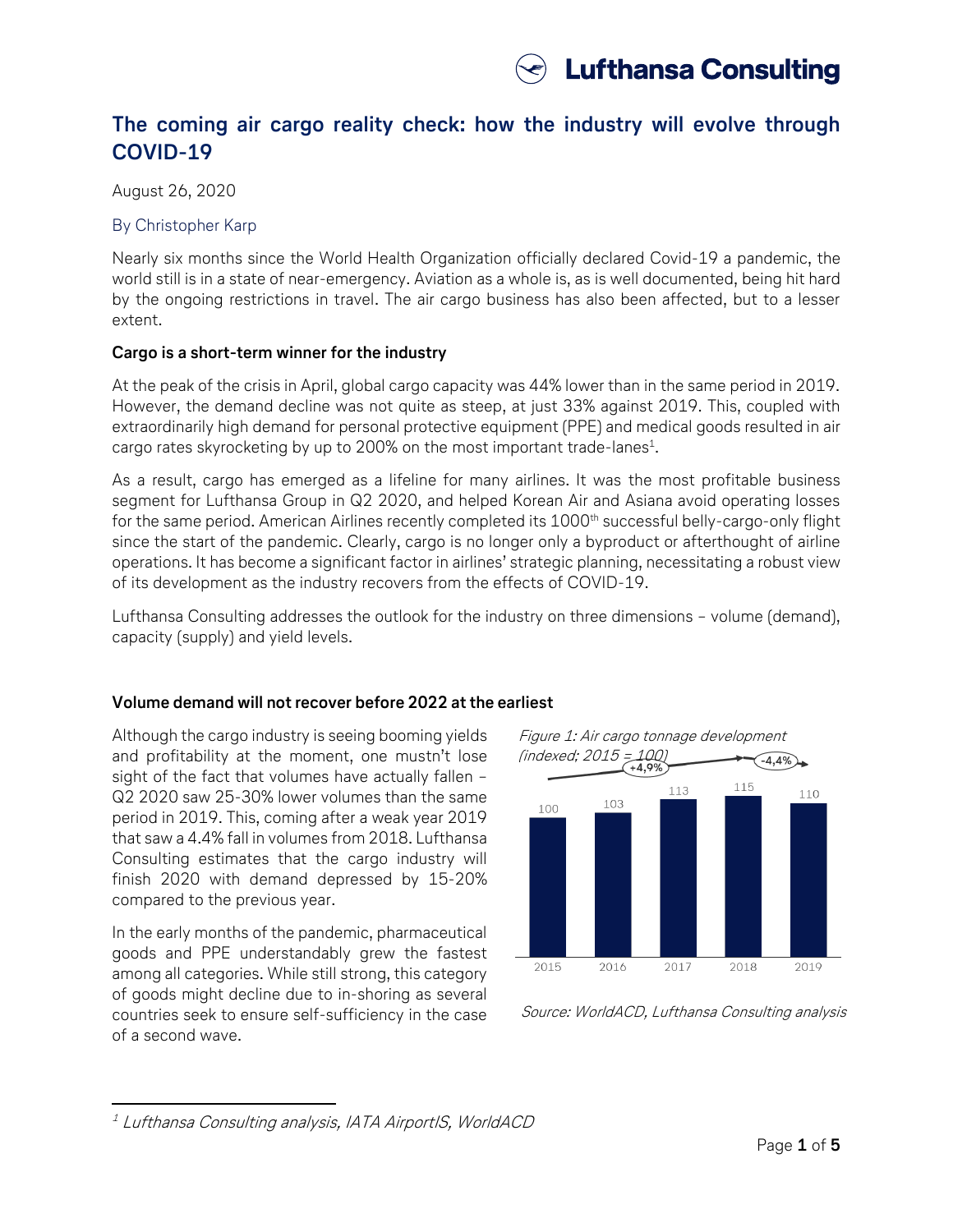# **Lufthansa Consulting**

As the industry slowly reverts to normal, the other categories of goods are recovering. E-Commerce, already ascendant pre-COVID, received a significant boost<sup>2</sup> due to worldwide lockdown measures and will continue to be a significant driver of future volumes.

Looking forward, global trade and GDP levels are forecast to reach 2019 levels in 2022 at the earliest. The next 24 months will likely be the proverbial vale of tears for airlines, airport and freight forwarders. After a strong rise in the second half of 2020, Lufthansa Consulting expects demand growth to return to its pre-crisis rates of 3 – 4% per annum. This assumes that a vaccine will not be available in 2020, but also that the world at large does not see a second wave of infections and lockdowns, and avoids a deep and widespread financial crisis. Industry recovery and growth is likely to be driven by developing economies, particularly those in Asia.



Figure 2: Air cargo tonnage development (indexed; Q1/2020 = 100)

Source: WorldACD, IATA Economics, OECD, IHS Markit, Airbus, Lufthansa Consulting analysis

# **Air cargo capacities will remain suppressed until at least mid-2021, and recovery will be driven by growth in freighter capacity**

In recent months, belly capacity fell dramatically as passenger flights were cancelled. Although freighter capacity grew ~25% through conversions or reactivation, this nevertheless represents a significant reduction in global cargo capacity $^3\!$ .

The recent recovery in passenger capacity to ~50% of 2019 levels is largely on domestic or intracontinental routes that typically offer economical road or rail-based alternatives to air cargo<sup>4</sup>. International wide-body connections will take years to return to pre-crisis levels. With additional freighter operations covering only a small part of the resulting gap in capacity, Lufthansa Consulting expects global availability of capacity to stay well below 2019 levels, returning close to it in the middle of 2021 at the earliest.

 $\overline{a}$ <sup>2</sup> Forbes 2020  $^{-3}$  IATA, July 2020  $^{-4}$  IATA AirportIS, Lufthansa Consulting analysis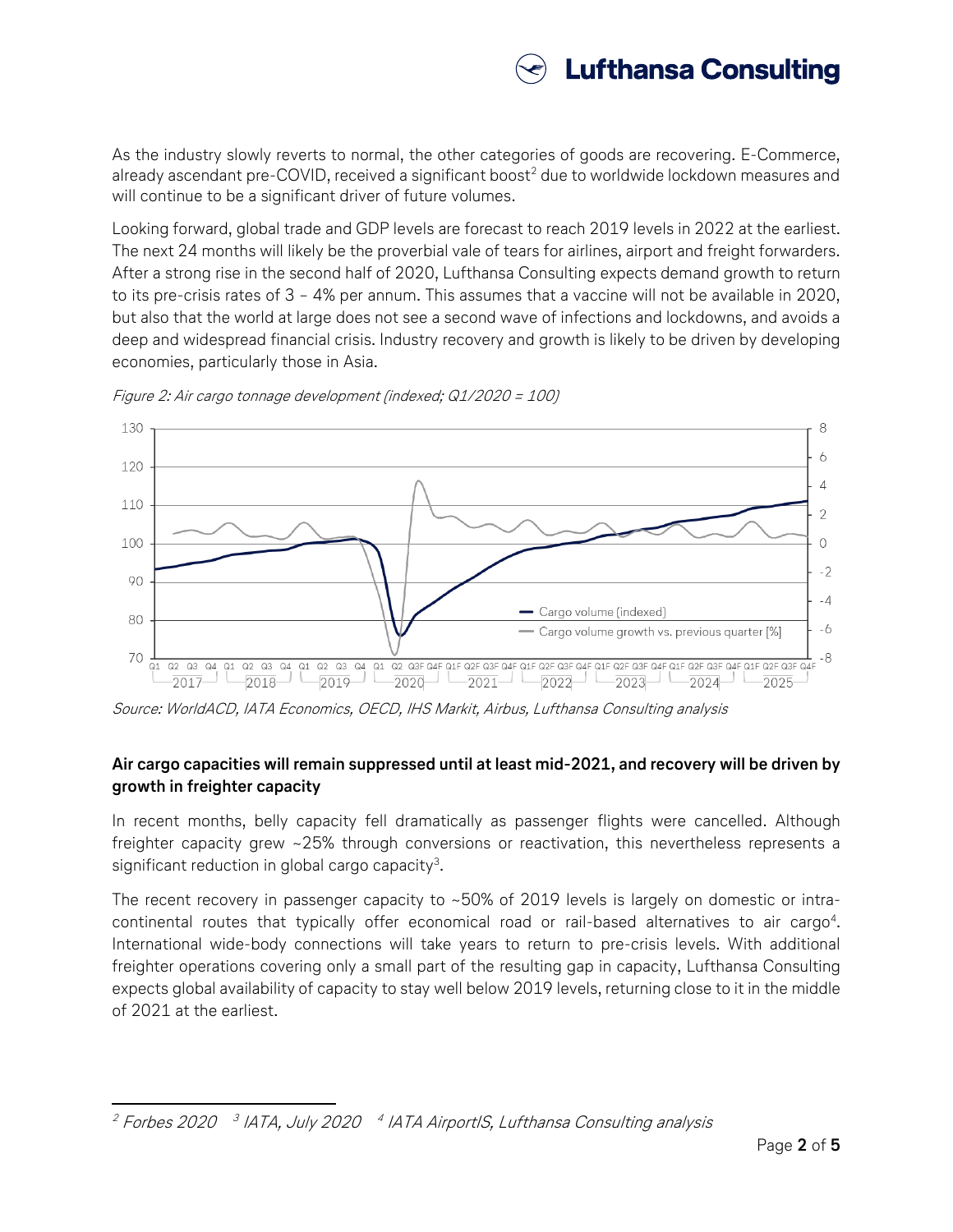



Figure 3: Air cargo capacity compared to the same month in 2019

Source: IATA AirportIS, IATA Air Cargo Market Analysis, Lufthansa Consulting analysis

The oft-cited 50:50 share of belly and freighter capacities pre-pandemic swung to almost 10:90 in April 2020 – a trend that is not expected to fully reverse. For the foreseeable future, airlines will downgrade the size of passenger aircraft deployed and the frequencies. The retirement of large aircraft types, in particular, affects the available belly capacity flying around the world. It is also anticipated that several passenger aircraft will be converted to freighters. Freighter capacity will therefore dominate for some time to come.





Source: IATA AirportIS, IATA Air Cargo Market Analysis, Lufthansa Consulting analysis

The growth of medium-size freighter aircraft numbers will also lead to more direct point-to-point cargo service, bypassing traditional passenger hubs and reducing transfer costs for airlines and freight forwarders. This is likely to be reflected in a shift of cargo capacities away from legacy cargo providers, because the conversion boom will lead to regional and niche carriers supplying more capacities. This is a business model, which can be particularly relevant for markets in Latin America, Asia and Africa, where trans-continental traffic happens by air to a large extent.

Preighters – passenger aircraft operating as full-cargo flights – were an interesting phenomenon during the peak of the pandemic as demand for cargo capacity soared. However, the return of passenger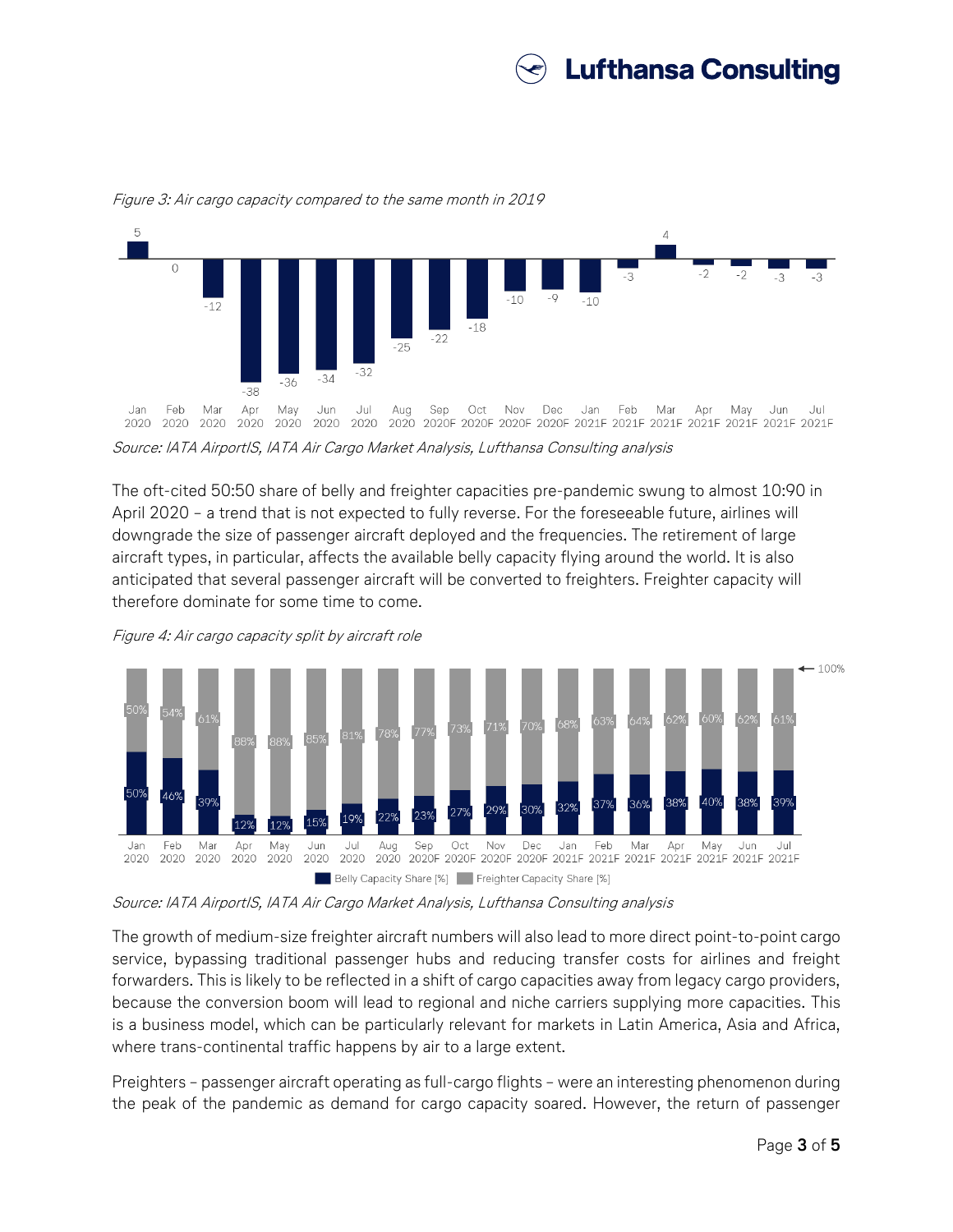

volumes, growing availability of full-freighter aircraft and the operational complexities of the business model will result in this not being a meaningful contributor to industry volumes in the future.

# **Yield will revert to normal levels over time as capacity gradually increases**

Air cargo yields have been on a steady decline since their peak in April and May 2020, falling from a high of an average of USD 4.29 /kg to a USD 3.12/kg in June 2019. This is, however, still 70% higher than for the comparable period in 2019, largely due to the ongoing capacity shortage.

Cargo capacity is expected to recover in 2021, putting downward pressure on yields. However, the higher share of freighter capacity – which usually trades at a premium to belly capacity – will provide a lift. Further, higher unit costs of operation resulting from lower volumes but high or steady fixed costs and overheads will encourage cargo operators to maintain healthy yields. Air cargo yields will therefore remain significantly above previous years' levels in the medium-term. Once passenger aircraft return to the skies in greater numbers by 2024, it is anticipated that yields will revert to their historical trajectory of falling by 2-3% per annum.



Figure 5: Air cargo yield development [USD / kg]

Source: IATA Industry Economic Performance, Airbus, Lufthansa Consulting analysis

# **Recent performance notwithstanding, the industry will soon return to regularity**

While the last few months have been very profitable for the air cargo industry, the prevailing situation is nevertheless one of concern. Diminished capacities and volume demand are a worry. Competition is increasing as erstwhile passenger-only airlines seek to gain a share of the cargo revenue pool. And yields will soon fall from their historical highs.

The industry remains sensitive to the global economic conditions Resurgence in COVID-19 and the resulting lockdowns continue to be a risk factor. Air cargo is – and will certainly remain – an essential cog in the engine of global transport and logistics. As in the case of the passenger air travel market, though, the air cargo industry will see a "new normal" with shifts in market sizes, types of demand and types of capacity as it navigates the path ahead.

To learn more and discuss how your organization could benefit from Lufthansa Consulting's expertise on Airline Strategy and Crisis Recovery, please get in touch at **[ALcrisis-solutions@LHConsulting.com.](mailto:ALcrisis-solutions@LHConsulting.com)**